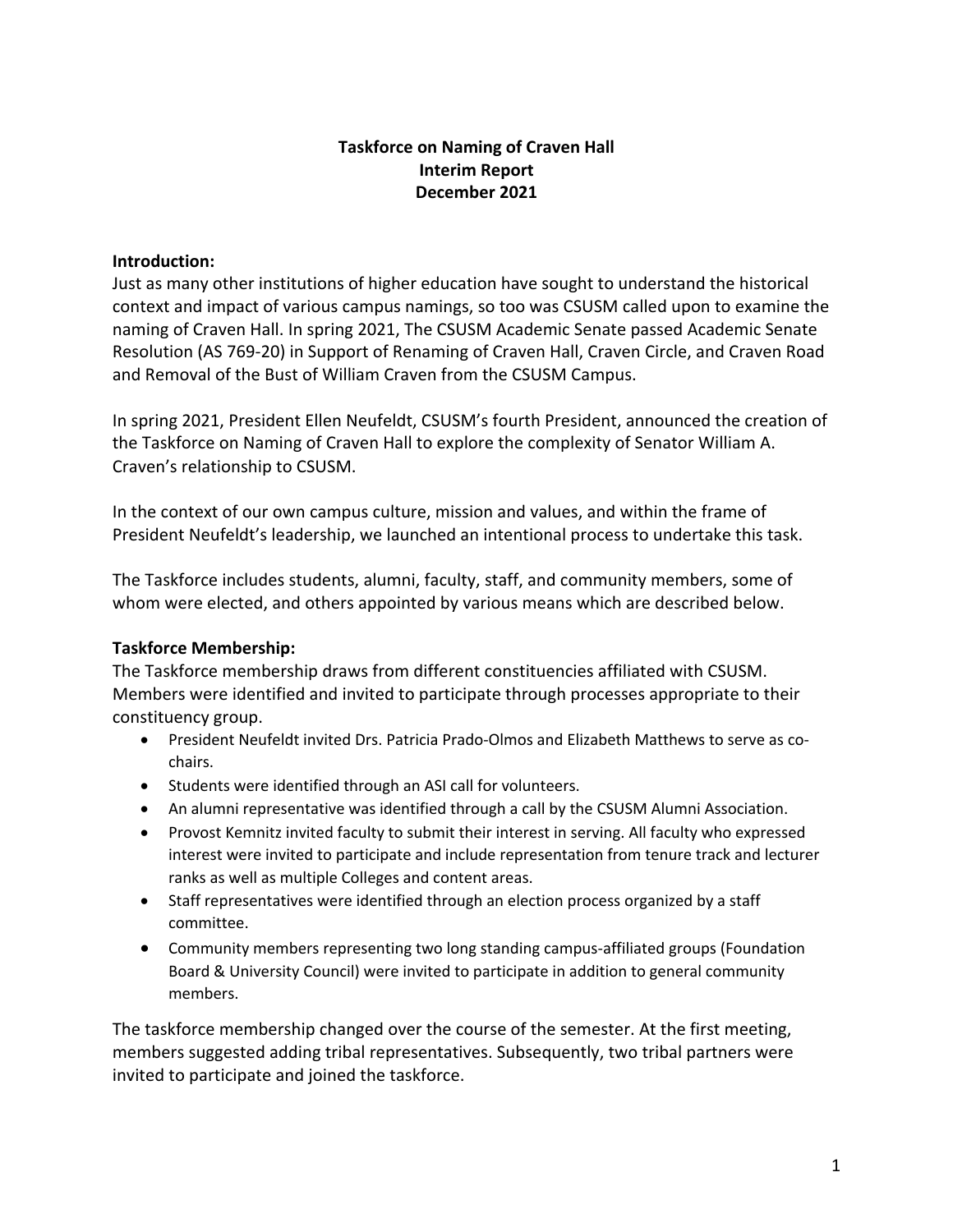One staff member is retiring in December. A new staff representative was elected through the appropriate process. The retiring staff member has agreed to continue participation as a community member.

One area of representation is of deep concern to the co-chairs and members. The Taskforce considers student voice and representation to be critical to this process. One student representative found the time commitment to be interfering with the responsibilities of a graduating senior and thus felt compelled to withdraw. The co-chairs have made efforts to recruit and solicit additional student participation. As well, the co-chairs are working to include more student voice and participation in presentations/discussions with the Taskforce as a means to ensure student perspectives.

A current list of members is included at the end of this report.

### **Taskforce Charge**

The Taskforce was charged in September 2021 and has worked to grapple with this important issue throughout the fall semester. This report provides a brief update regarding the efforts undertaken thus far, and impending plans for the spring semester. This report also serves as part of the historical campus record and narrative regarding Craven Hall.

President Neufeldt charged the Taskforce to undertake four (4) areas of investigation:

- *Discover, document and analyze the historical record of William A. Craven's statements and actions as they relate to his past leadership roles and affiliations with CSUSM, our region and our state.*
- *Analyze and build a common understanding among the Taskforce membership of the contemporary issues surrounding his association with CSUSM.*
- *Develop opportunities for open and informed discussion with the internal and external campus community regarding the issue under consideration as it relates to our institutional mission and values.*
- *Building on the results of an educational and information-gathering process, articulate the potential impacts of retaining, replacing or contextualizing the name and representation of Senator Craven at CSUSM with supporting evidence.*

## **Progress and current status**:

The following narrative describes the work accomplished, provides a status update and future plans organized according to the Taskforce charge.

The Taskforce held eight meetings during the fall semester. Our 90-minute meetings were primarily held on Zoom to facilitate participation and support the health and safety of members.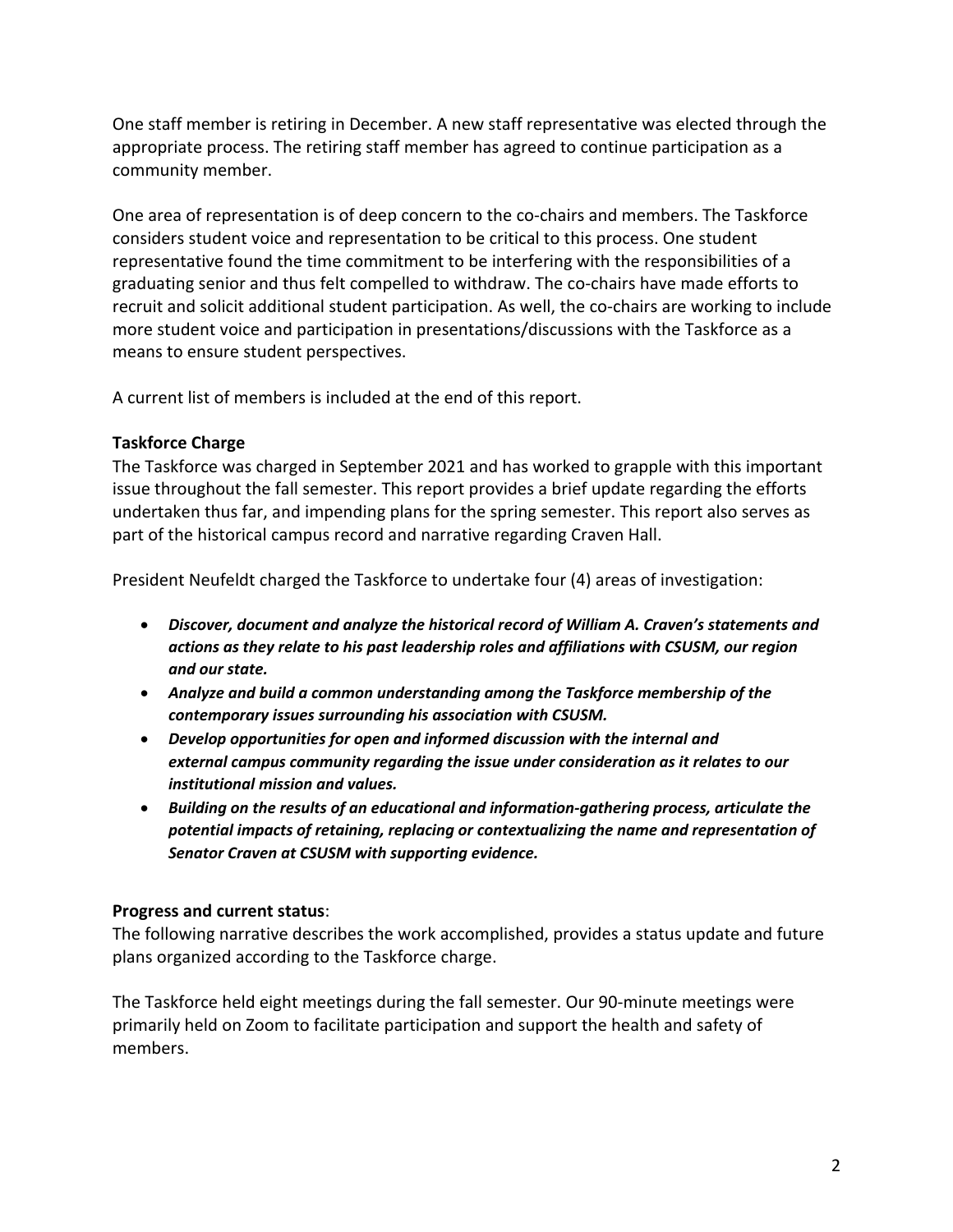For the initial meetings, the Taskforce partnered with the National Conflict Resolution Center (NCRC) to provide education on inclusive communication, advice on process moving forward, and for support to host listening sessions with constituent groups in the spring. We have benefited from the expertise and resources provided by two NCRC facilitators, Laura Kass Moreno and Cuez Rodriguez.

*Discover, document and analyze the historical record of William A. Craven's statements and actions as they relate to his past leadership roles and affiliations with CSUSM, our region and our state.*

- With the assistance of the Special Collections Librarian, and organized at our SharePoint site, the Taskforce has access to an extensive archive related to the controversy surrounding Craven's activities and statements, as well as campus reaction to those events in 1991 and 1993;
- The Taskforce has yet to closely study Senator Craven's efforts related to establishing the campus in 1989.

*Analyze and build a common understanding among the Taskforce membership of the contemporary issues surrounding his association with CSUSM.*

- Preliminary discussions have occurred about presentations and materials
- Additional discussion is needed, as we continue to review and work through relevant materials and presentations.

*Develop opportunities for open and informed discussion with the internal and external campus community regarding the issue under consideration as it relates to our institutional mission and values.*

- The Taskforce has benefited significantly from presentations and materials shared by Dr. Gerardo Gonzalez, who was active in responding to Craven's statements in the early 1990s; as well as by Dr. Michelle Ramos Pellicia, who shared her expertise regarding the profound significance of cultural identity, space and place. Students on the Taskforce and visitors to our meetings have also expressed deep concerns with regard to Craven's contemporary association with CSUSM and the mission of the University.
- With assistance from NCRC, the Taskforce will host and organize listening sessions in spring semester with community, faculty, students and staff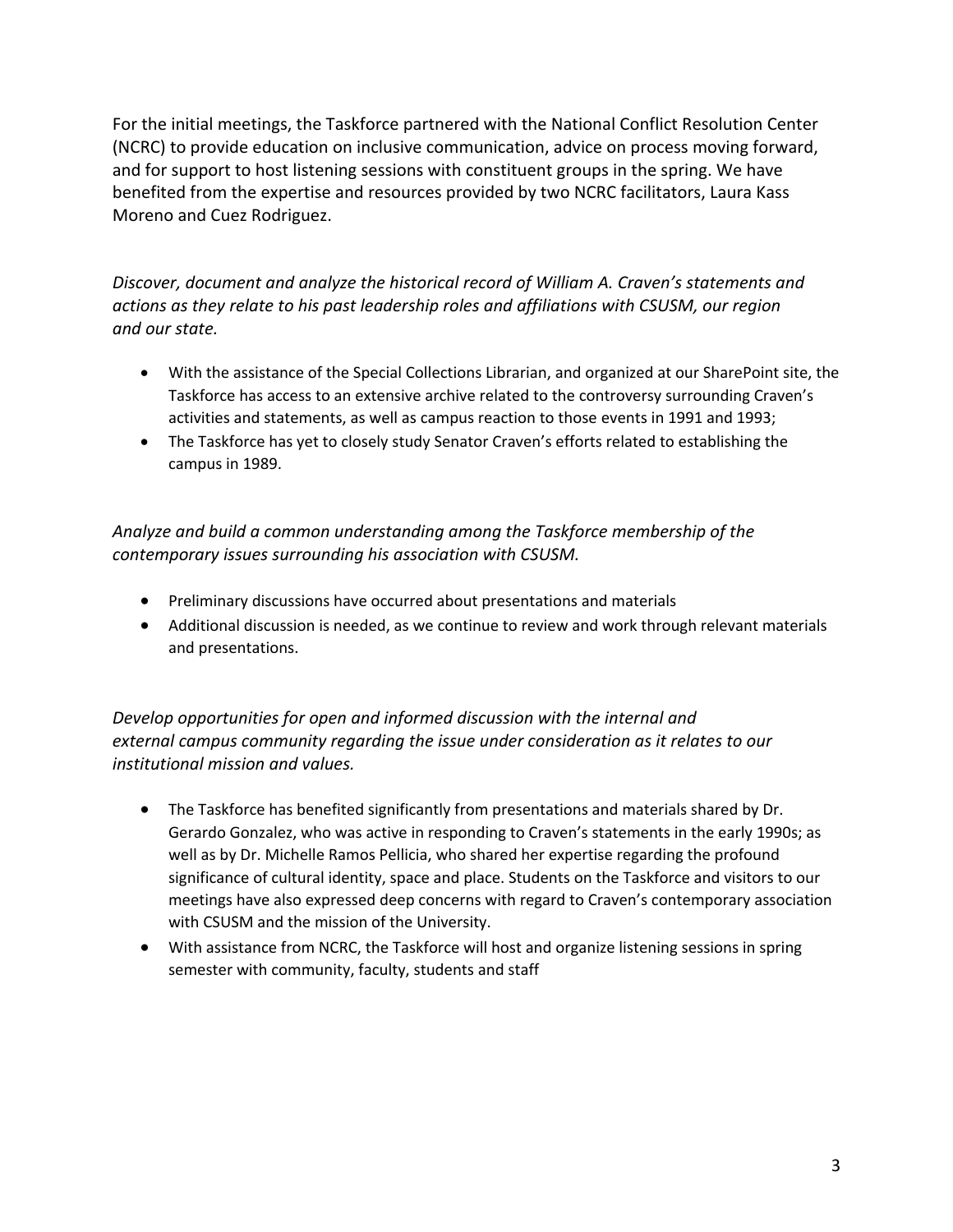*Building on the results of an educational and information-gathering process, articulate the potential impacts of retaining, replacing or contextualizing the name and representation of Senator Craven at CSUSM with supporting evidence.*

- The Taskforce is still in the process of gathering and reviewing evidence.
- We anticipate we will focus on articulating the potential impacts in the second half of the spring semester.

### **Future work plan**

- The Taskforce identified a major gap is hearing from individuals who are familiar with Senator Craven's work related to CSUSM. We are currently working with a community partner on reaching out to individuals with invitations to address the Taskforce in the spring semester.
- The Taskforce is very interested in hearing from Senator Craven's family and we are currently working on arranging a conversation with one or more family members.
- With support from our partners at the National Conflict Resolution Center, we are designing listening sessions to be held in February with students, faculty, staff and community members. We are mindful of safety concerns as well as facilitating as many individual voices as possible.
- We will undertake additional study, analysis as needed, and focus on addressing the fourth component of our charge in March.
- We intend to produce a full report by the end of May.

### **Submitted by:**

**Dr. Elizabeth Matthews and Dr. Patricia Prado-Olmos, Taskforce Co-Chairs**